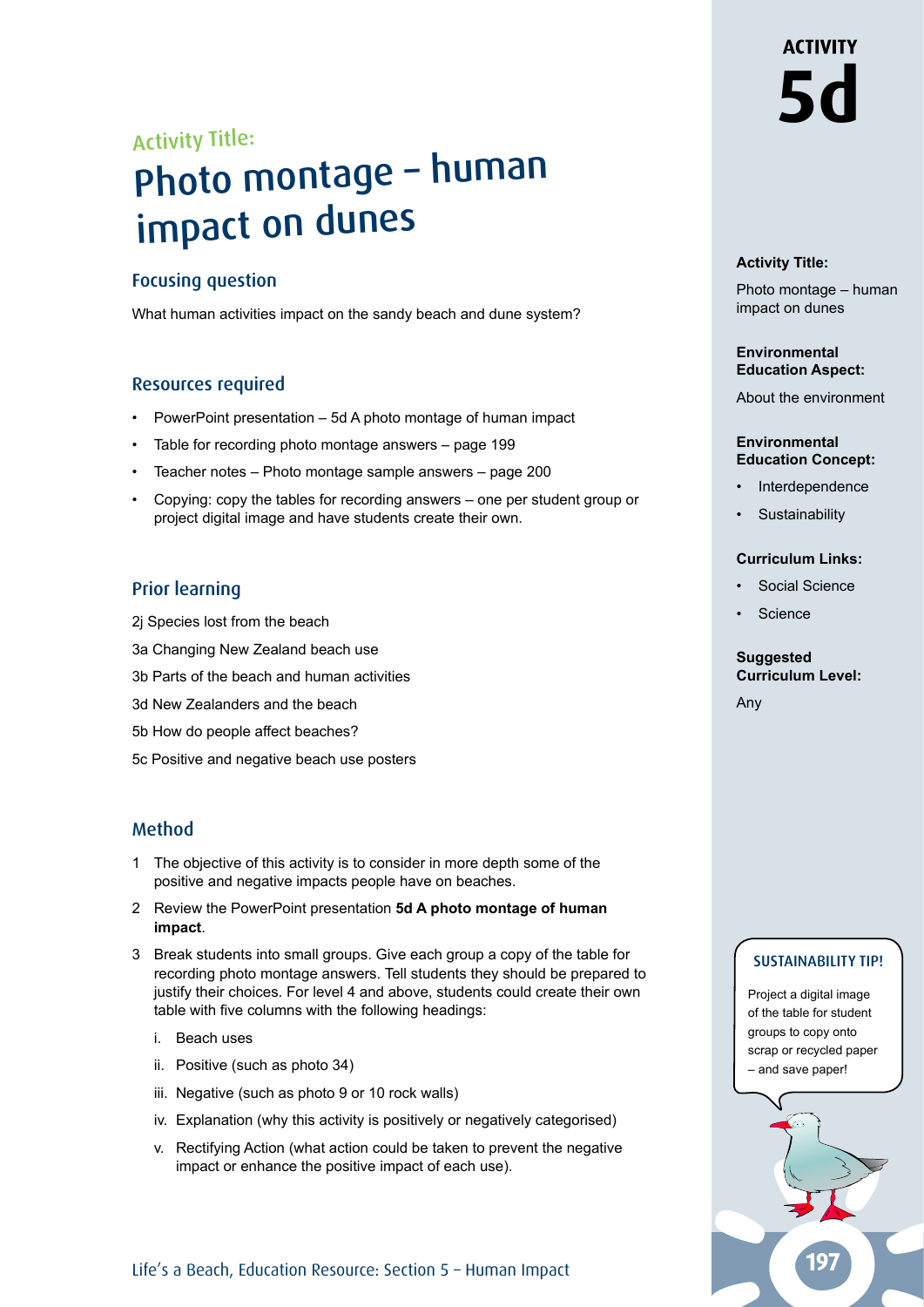- 4 Show the PowerPoint presentation, allowing time for each group to record their answers.
- 5 Once all photos have been categorised, go back through the photo montage images and discuss each photograph as a class. Each group reports how they categorised the photograph. As a class consider:
	- Were there any differences in categorisation between the groups?
	- If so, why did groups categorise photos the way they did?
- 6 Record the list of positive and negative human impacts in exercise books.
- 7 Reflect on your learning about sand dunes and the way human beings in Aotearoa have impacted on them. In this context discuss the following proverb:

#### *Whatu ngarongaro he tangata, toitū he whenua. Human beings disappear but the land remains.*

#### Possible next steps

- Discuss the pros and cons of residential subdivisions along the coast. Are they a good thing? (Where should they be located – how far back from the sea? Consider as part of the discussion whether residential housing benefits dunes more than farms?)
- 5e Current issue case study this activity takes one contemporary activity that is impacting on dunes and investigates it in more depth.
- 5f Beach traffic survey a practical field activity investigating the diversity and quantity of traffic on local beaches and sand dunes.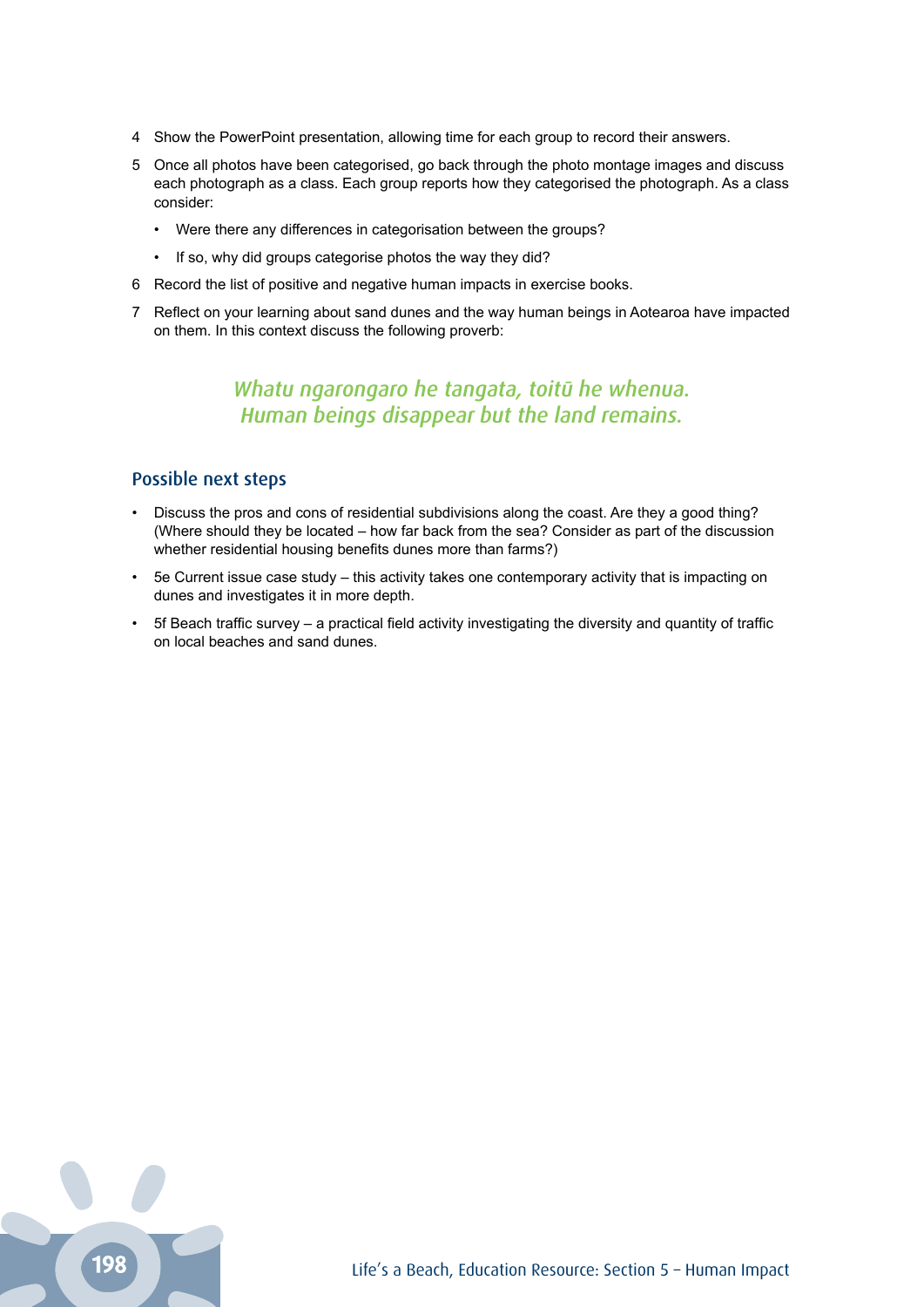### Table for recording Photo montage answers

Working in groups, use the photo montage to fill in the grid below:

| <b>Beach uses</b> | <b>Positive</b><br>(photo<br>number) | <b>Negative</b><br>(photo<br>number) |
|-------------------|--------------------------------------|--------------------------------------|
|                   |                                      |                                      |
|                   |                                      |                                      |
|                   |                                      |                                      |
|                   |                                      |                                      |
|                   |                                      |                                      |
|                   |                                      |                                      |
|                   |                                      |                                      |
|                   |                                      |                                      |
|                   |                                      |                                      |
|                   |                                      |                                      |
|                   |                                      |                                      |
|                   |                                      |                                      |
|                   |                                      |                                      |
|                   |                                      |                                      |